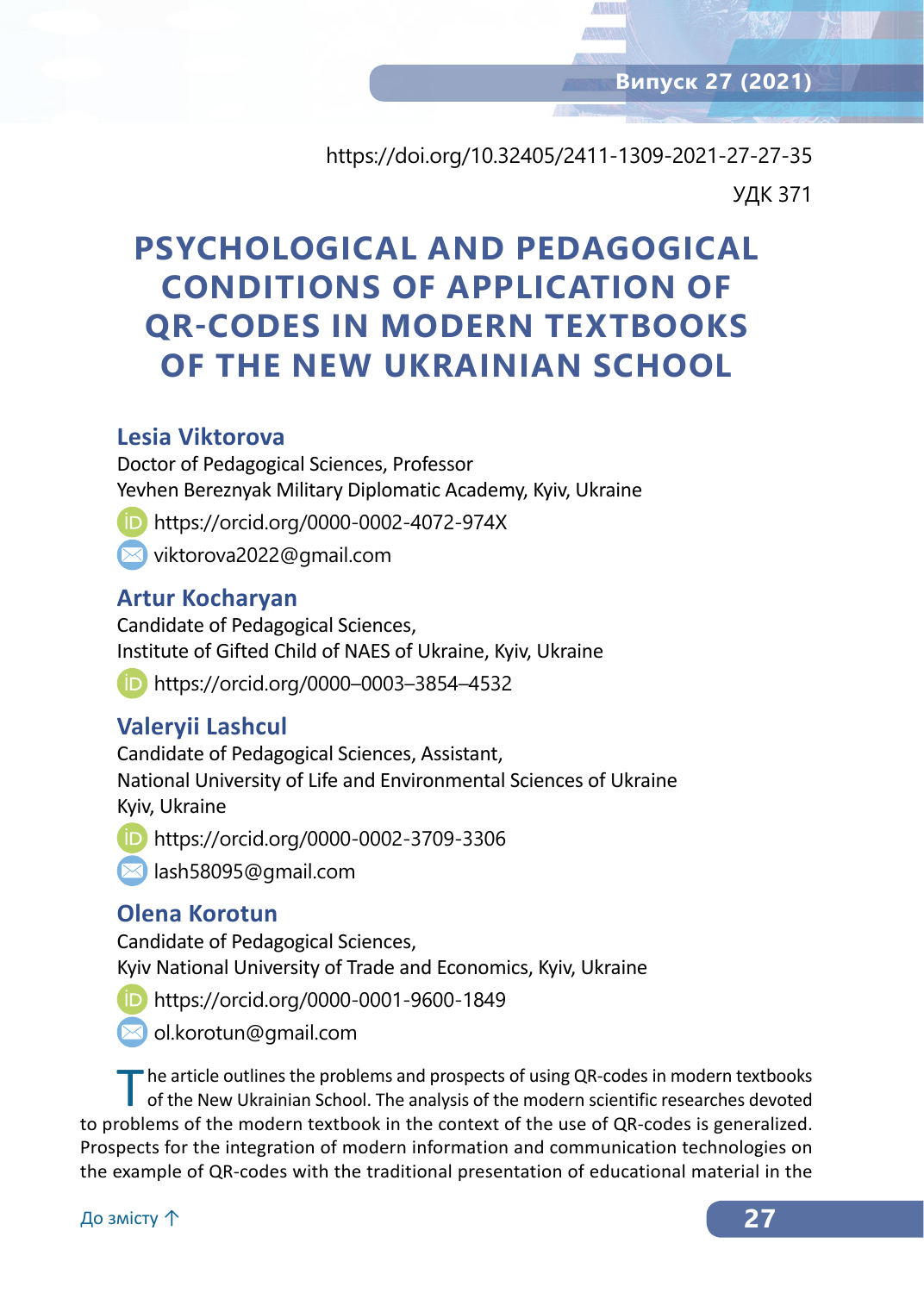#### **Проблеми сучасного підручника**

textbook are considered. It was found that the use of this technology has certain advantages for improving the quality of learning, individualization of learning and will extend the overall impact on traditional teaching literature in the context of solving a number of issues (maximum information on the minimum space of the textbook page, use of activity approach to learning, etc.). Psychological and pedagogical conditions of effective use of QR-codes in modern textbooks of the New Ukrainian school are singled out.

**Keywords:** modern textbook; information and communication technologies; QR code; blended learning.

Among the problems of modern school education, the problem of school textbooks, which, being the most important cultural product, is one of the key elements of the educational process and is of particular interest. In recent years, the problem of school textbooks has become the focus of many experts in the field of pedagogy, psychology, methodology, various subject disciplines.

The concept of the New Ukrainian School stipulates that updating the content and methods of teaching students involves reorienting the educational process to the result of education in the activity dimension, and therefore shifts the emphasis from the accumulation of knowledge, skills to the ability to apply learning experiences in solving real specific life tasks. It is clear that these guidelines should be reflected in modern textbooks. In accordance with the Order of the Ministry of Education and Science of Ukraine «On Approval of Instructional Materials for Experts to Conduct Examinations of Electronic Versions of Textbook Projects» № 1183 from 31.10.2018 defined scientific and methodological, psychological and pedagogical, anti-discrimination, design and sanitation requirements for a modern textbook.

Given the implementation of the concept of the New Ukrainian School and the implementation of this order of the Ministry of Education and Science of Ukraine, the leading requirement for a modern textbook is to strengthen its developmental impact on the learner, namely the focus on listening, seeing and feeling (development of mental processes); the ability to plan their own educational activities, analyze, compare and summarize educational material (development of general learning skills); development of creative abilities and critical thinking. Given the conditions for the introduction of competency-based and personality-oriented approaches in the educational process, a modern textbook should also have a significant share of practice-oriented tasks.

The urgency of the problems of the modern textbook is deepened in the conditions of the COVID19 pandemic, when students spend more time in the format of independent mastering of educational material. Active introduction of the blended learning format, distance learning only actualizes the problem of textbook modernization — the student should spend more time on independent mastering of the textbook and other sources.

Thus, we can state the following contradictions: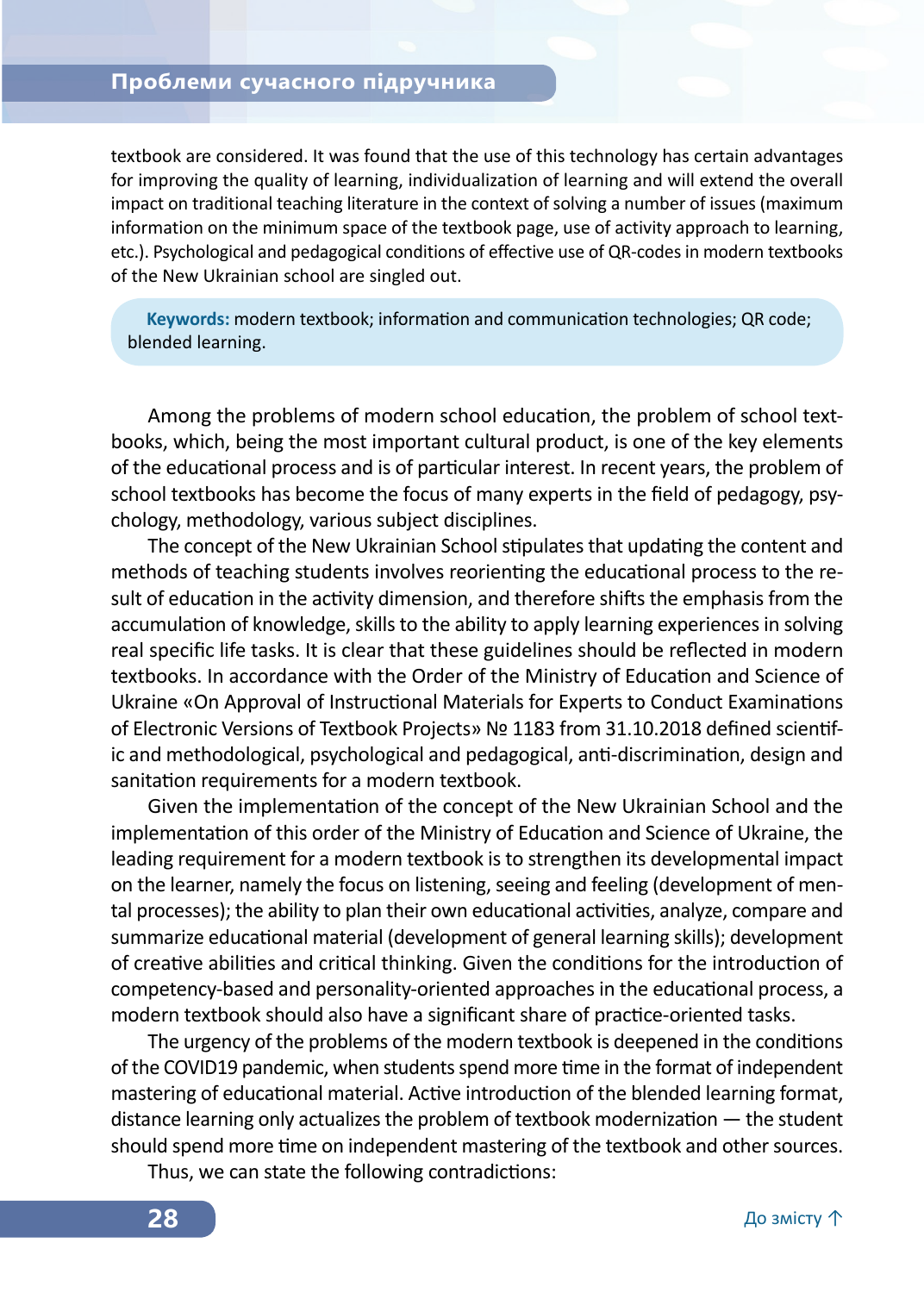**•** between the sanitary and hygienic requirements for printed materials for students and the volume of the content of the textbook, which must comply with the curriculum and the general provisions of the concept of the New Ukrainian School;

**•** between the sanitary and hygienic requirements for printed materials for students and the time that students have to spend on mastering the content of the textbook in accordance with the curriculum;

**•** between the need in the context of the COVID19 pandemic for the introduction of blended learning and the adaptation of modern textbooks to these realities of today.

The use of QR‑codes in modern textbooks of the New Ukrainian School will, in our opinion, resolve these contradictions.

**Analysis ofrecentresearch and publications.** With the reforms of the New Ukrainian School, the reform of textbooks in Ukraine had begun. Key competencies and crosscutting skills are the basis, the basis for successful learning of the student (New Ukrainian School, 2016). A modern textbook should also become competence-oriented. Thus, O. Baranovska (2018) defines the following levels of changes in the modern textbook: object, structural, qualitative and level. The authors of primary school textbooks are constantly improving the methodological base of textbooks (e. g. N. Bibik, M. Vashulenko, O. Vashulenko, O. Savchenko)

The works of O. Baranovska (2021) are devoted to the possibilities and prospects of a school textbook in the conditions of blended learning. O. Svistunov summarizes the prospects for the use of information and communication technologies (ICT) in textbooks and notes that «the current level of development of technologies provides ample opportunities to increase clarity in learning» and highlights the problematic issue, which is that modern textbooks and technologies develop in parallel planes, intersecting purely conditionally» (2012, p. 145). Y. Melnyk. (2021) investigates the scenarios of using QR‑codes in modern textbook creation on the example of physics textbooks and notes the effectiveness of their use. L. Popova's research confirms that the use of QR‑codes in modern textbooks should be used to the maximum (2019, p. 39).

Thus, our analysis of recent research and publications and the author's experience show that the use of modern ICT on the example of QR‑codes in the textbooks of the New Ukrainian School is not new in scientific research. However, despite the significant number of such studies, they remain relevant due to the emergence of new technologies and their rapid development, which stimulates the constant search for new scenarios for their application and insufficiently studied psychological and pedagogical conditions for their effective use.

**The aim of the article** is to determine the psychological and didactic conditions for the effective use of QR‑codes in modern textbooks of the New Ukrainian School.

**Presenting main material.** We consider it appropriate to clarify the conceptual apparatus and find out what we mean by «psychological and didactic conditions for the use of QR‑codes in modern textbooks of the New Ukrainian School» (PDC) — these are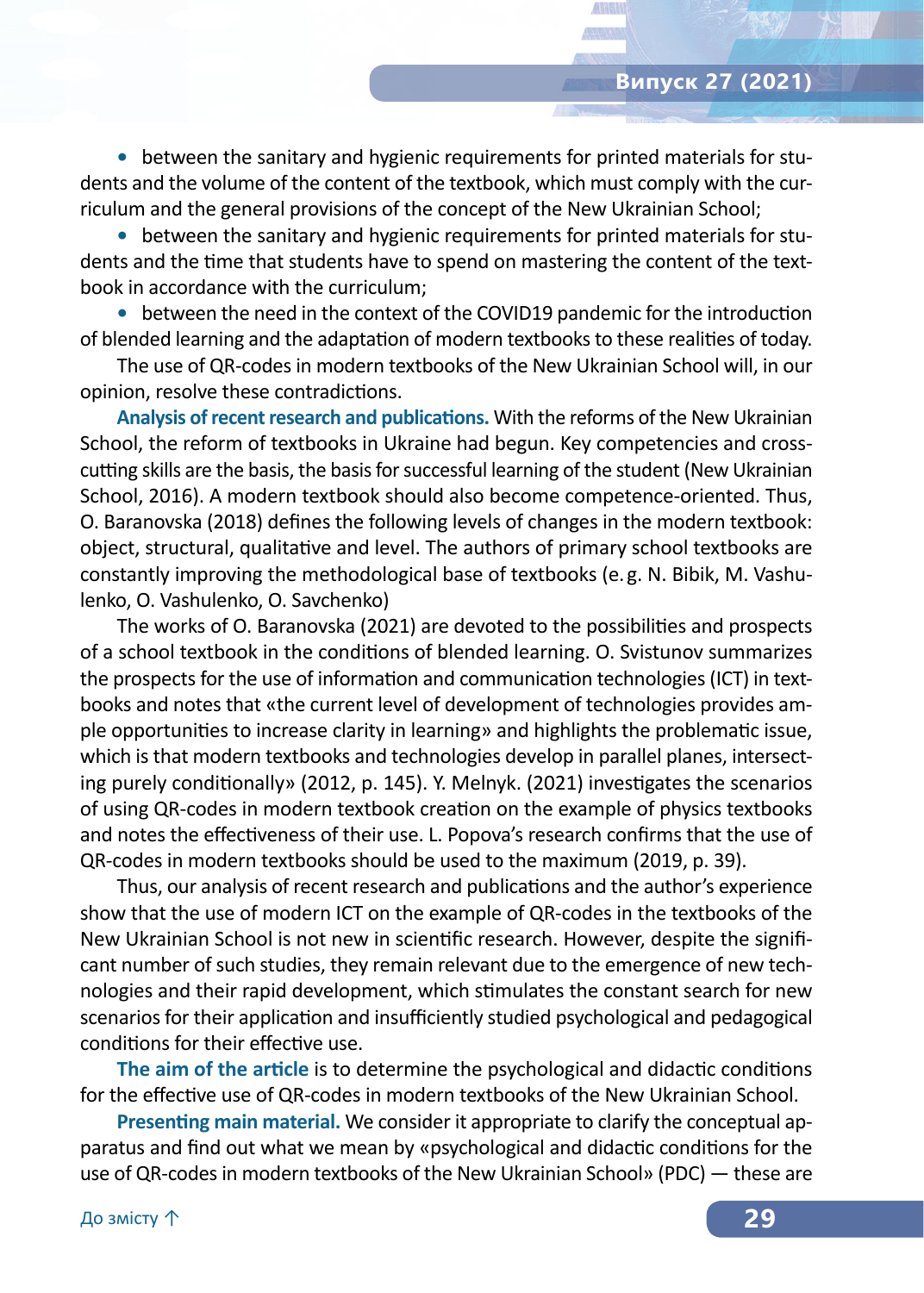external and internal circumstances that affect the effectiveness of QR-codes in modern textbooks and ensure their adequacy of use in accordance with the age of the student and the subject content.

The concept of «effectiveness» characterizes the quality of learning. We agree with O. Matveieva, who notes that quite often the problem of measuring the effectiveness of learning is replaced by criteria that relate only to determining the quality of learning, although «education is only one component of learning», so «efficiency as a quality of learning can not be comprehensive characteristics, if it is considered only in the framework of the psychological theory of assimilation» (2015, p. 267).

Today, research is being conducted on the modernization of the educational process through the use of computer technology based on Internet resources. We consider it appropriate to involve the Internet in the educational process in the simplest, most accessible and purposeful way (modern textbook) through the use of mobile phones and QR‑codes.

QR‑code (quick response) — matrix code (two-dimensional bar code). The main advantage of the QR code is easy recognition by scanning equipment (including a mobile phone camera). Today, this more than ever reflects the essence of the problem, because no additional special devices are required for scanning. Just bring the smartphone to the code and you can get all the necessary information. QR codes are already used in modern textbooks. However, we found in open sources psychological and didactic conditions for the effectiveness of their use in modern textbooks.

Thus, a QR‑code is a link that is designed as a simple image that can redirect the user of any modern gadget to the desired page of the Internet. QR codes transmit links to websites and files, eliminating the need to manually enter complex URLs or use search engines.

Most often, when working with the textbook, and especially in blended learning, the teacher needs to demonstrate the image in the dynamics (animation), clarify and compare some of the data presented in the description. Many nuances in a short paragraph are almost impossible to describe due to the lack of time and volume of the printed version of the textbook. However, short video links, animations, enlarged 3D images and drawings of the textbook largely avoid some of the shortcomings of the printed version of the textbook.

Studies by scientists-practitioners, authors of NUS textbooks, have shown that the greatest effect on students is caused by short fragments of the video series (not more than 4–5 minutes). After getting acquainted with the additional content, students lose a number of questions on the content of the direct paragraph of the textbook; in addition, there is interest in educational material. Consider the example of how to integrate a typical picture from a textbook with a QR‑code (Fig. 1).

As you can see, the QR code does not obscure the essence of the images, but it is separate and allows you to scan it. No additional instructions are required for the education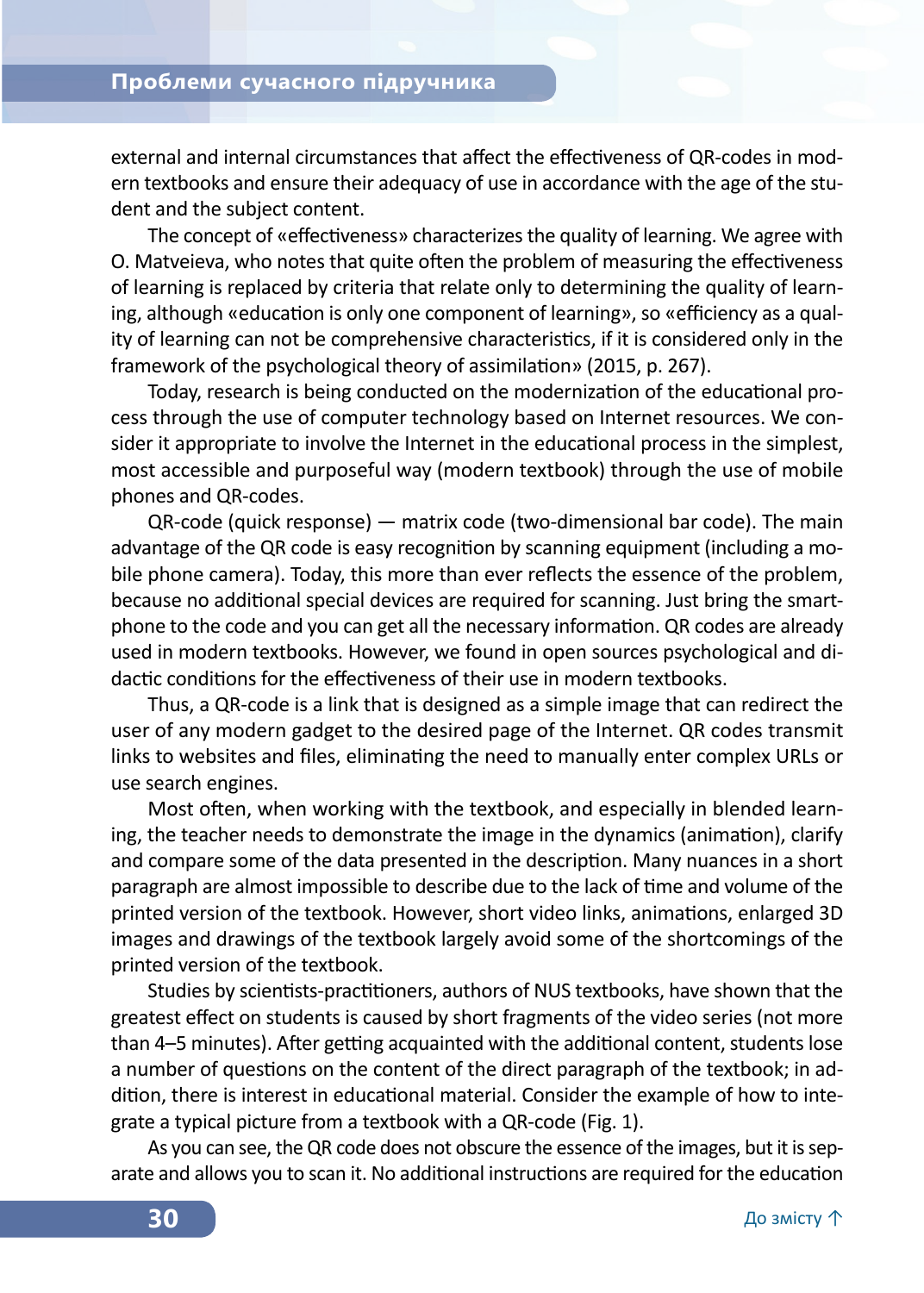provider — the very fact of having a QR‑code on the page implies the need to scan it. In this case, the link takes the user to a YouTube page New Ukrainian School(https://www. youtube.com/watch?v=V\_SpW0bIo4A&ab\_channel=%D0%9D%D0%A3%D0%A8) — Art lesson 1st grade, textbook page 12–13.



**Fig.1.** Fragment of the textbook «Art» for the 1<sup>st</sup> grade (O.V Kalinichenko, L.S Aristova), 2018

And this, of course, has a certain advantage in the use of QR‑codes in modern printed textbooks:

- **•** ease of use;
- **•** fast and convenient access to the required array of data (information);

**•** the maximum amount of information that can be placed on the minimum page area of the textbook.

However, there are some usage warnings:

• not all students have smartphones;

**•** not all students have access to the Internet to scan links and get to the right resource on the Internet;

**•** The issue of children's safety on the Internet, the reliability of reliable information on the link, the possibility of its hacking and posting on the link of prohibited, harmful or unethical content remains debatable.

Analyzing the available research, we believe that the lack of criteria for the effective use of ICT, and in the context of our work the use of QR‑codes in the modern textbook, has led to the formation of certain stereotypes about the form, structure and content of school textbooks that may hinder the development and implementation of textbooks of the new generation in the practice of schooling. Such stereotypes can affect both textbook authors, experts who are responsible for identifying and evaluating their relevance to the scientific understanding of the modern textbook, and teachers who are responsible for choosing "the best textbook for their students», and for parents who are worried about their children when an «unusual» textbook appears in class. Let's summarize the main of these stereotypes.

До змісту ↑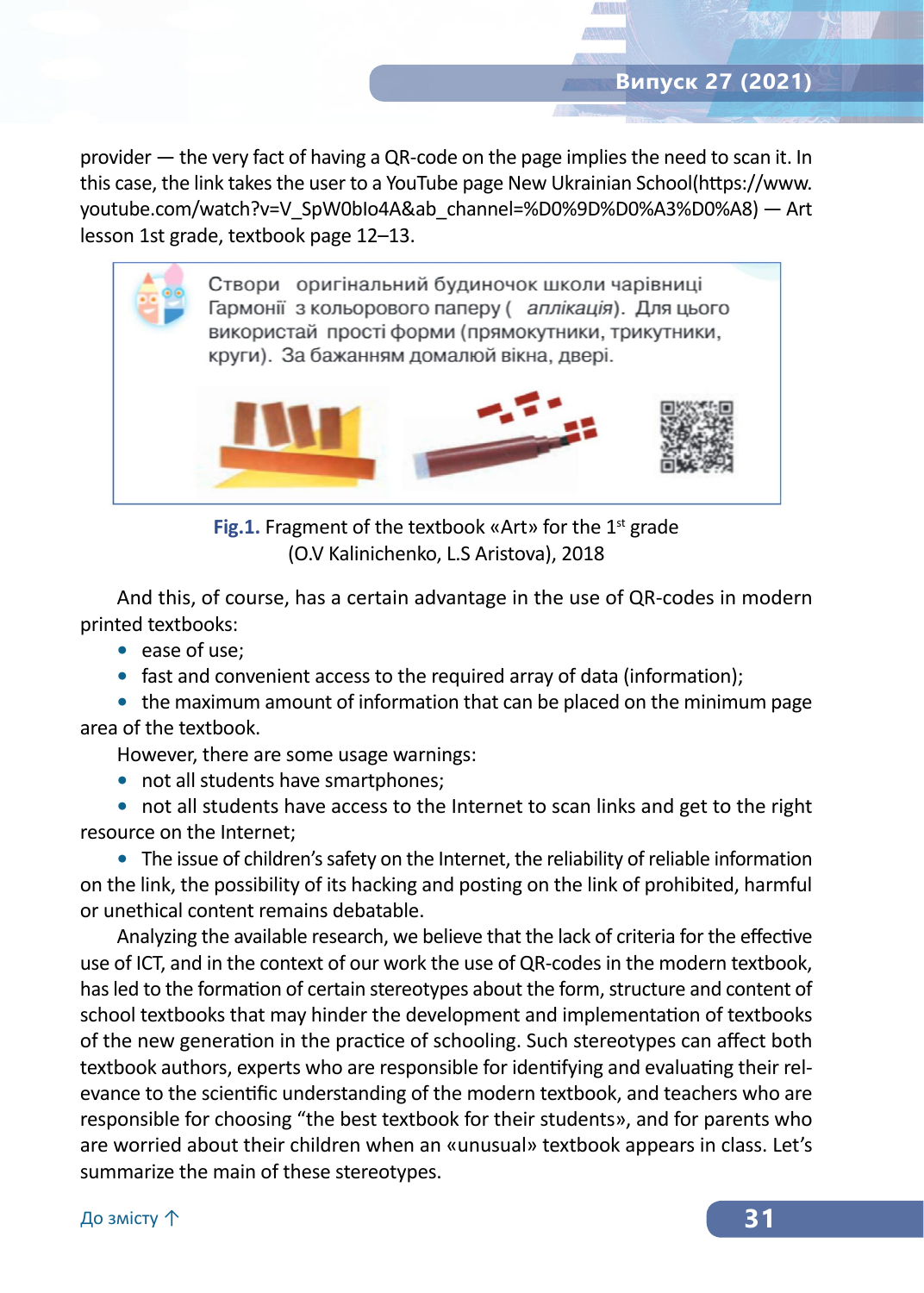Narrow subject orientation of the textbook. It is assumed that its content and structure are determined by the logical connections of scientific knowledge in the relevant subject area. Accordingly, the content space of the textbook, as a rule, can be limited to the given samples of scientific knowledge with clear descriptions of the facts, definitions of concepts, formulations of conclusions within the given subject area. In addition, the textbook presents a mandatory minimum knowledge (information) and tasks that students must master. In our opinion, the use of QR‑codes can significantly expand these boundaries and promote competence training.

The predominance of reproductive-explanatory type of presentation of educational material, as a result, there are criteria for assessing learning outcomes, which guide both teacher and student to reproduce the information contained in the textbook by its author. The use of QR‑codes will significantly expand both the scope and content of the information provided and direct the student to a more applied and practical application of the acquired knowledge. For example, these could be links to video channels or pages of research institutions or libraries.

The requirement of conciseness and brevity of the presentation of educational material. Usually, this requirement is based on the idea that «the shorter the textbook, the simpler and therefore better it is». However, the irrationality of this criterion for evaluating a school textbook is obvious, because in reality, when reducing (collapsing) the volume of the textbook, its complexity increases, respectively, increasing the difficulty of understanding it by students. It is the reference to additional training resources that can solve this irrationality.

The style of the school textbook should be maintained in the genre of educational and scientific literature without any elements of curiosity and popularization. Of course, the textbook is a book that presents a scientific, consistent, accurately stated content of the subject. However, drawing such a hard line between educational-scientific and popular science literature leads to the fact that the school textbook turns into a boring, uninteresting book for the student. The application of modern technologies in the context of NUS reform allows not only to «revive» it, but also to significantly enrich the resource.

Subject knowledge set out in the textbook is a sufficient basis for the formation of techniques and methods of educational and cognitive activities. As a result, the procedural side of learning is usually taken out of the textbook and redirected to teaching methods. Focus on the activity approach, which involves the practical application of the information obtained in practice and a broader independent study of a particular topic — all this significantly expands the use of QR‑codes in modern textbooks.

The textbook records some mandatory content for all students, the pace of which, its number and level of difficulty for different students are guided by the teacher. That is, it is the teacher who determines when and how the textbook will be used. Students are required to work in strict accordance with the instructions to work out the required section of the textbook (for example, solve a number of problems, read two paragraphs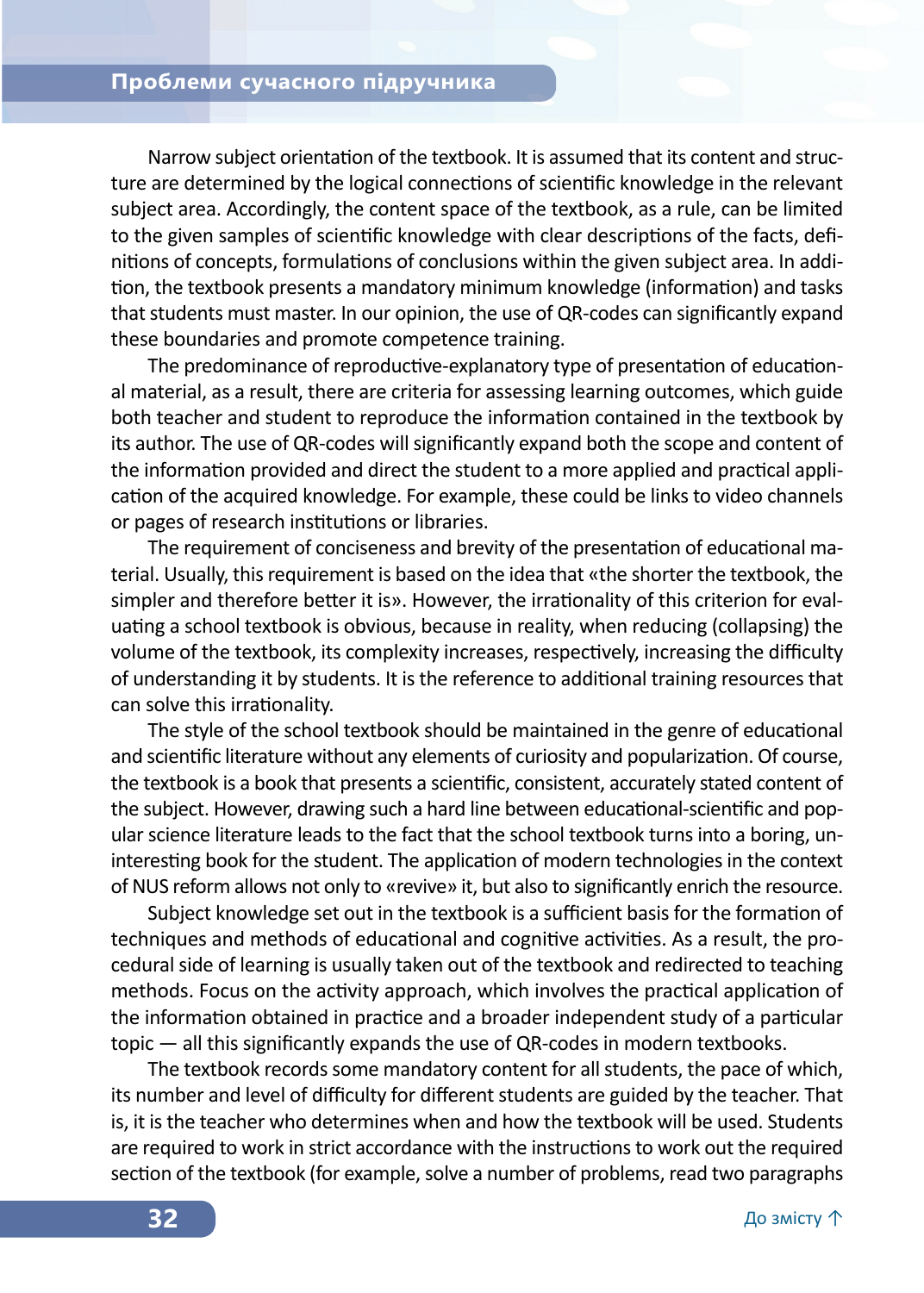at home and retell them in class, etc.). However, the use of QR‑codes, on the contrary, more individualizes the learning process, makes it more meaningful depending on the desired level of knowledge of the student.

Therefore, in order to avoid the emergence of such stereotypes, special attention should be paid to stimulating students' interest in the subject by means of the textbook, and in the context of this work  $-$  the use of QR-codes. Let's highlight the advantages of using QR‑codes for students:

**•** explaining to students the importance of their knowledge and skills in an exciting, more vivid form;

**•** creating conditions to stimulate students' mental activity: knowledge is not presented in a ready form, students must «acquire» it;

**•** answers are formulated by students independently;

**•** the use of figurative presentation of the material, including images of abstract grammatical concepts in the form of drawings;

**•** a variety of educational material;

**•** correspondence of the content and volume of the material for children of the appropriate age, while the format of its mastering is easy and interesting.

**Conclusion.** Among the problems of modern school education, the problem of school textbooks remains especially relevant, which must meet not only scientific and methodological, psychological and pedagogical, anti-discrimination, design, sanitary and hygienic requirements, but also be modern, interesting and motivate students to study a real modern textbook. The use of modern information and communication technologies can successfully solve this problem.

The use of smartphones and tablets due to QR‑technologies is becoming increasingly popular in the educational process. As practice and analysis of the scientific literature on modern textbooks have shown, students are willing to apply technical innovations, both in everyday life and in the educational process.

Systematic and rational use of QR‑technologies from the pages of a modern textbook during the educational process helps to increase the motivation of cognitive activity of the learner. By following a coded link, students get access to full-length audio and video content (podcasts, educational films, webinars, etc.). At the same time, we are convinced that the key to the effective use of QR-technologies is the presence of motives for its successful educational activities.

#### **References**

- On approval of Instructional-methodical materials for conducting expert examinations of electronic versions of textbook projects. (2018). Available: https://mon.gov.ua/storage/app/uploads/ public/5bd/c11/8e3/5bdc118e32ea9452929709.pdf (in Ukrainian).
- About the statement of the State sanitary norms and rules «Hygienic requirements to printed matter for children». (2007). https://zakon.rada.gov.ua/laws/show/z0077–07#Text (in Ukrainian).

До змісту ↑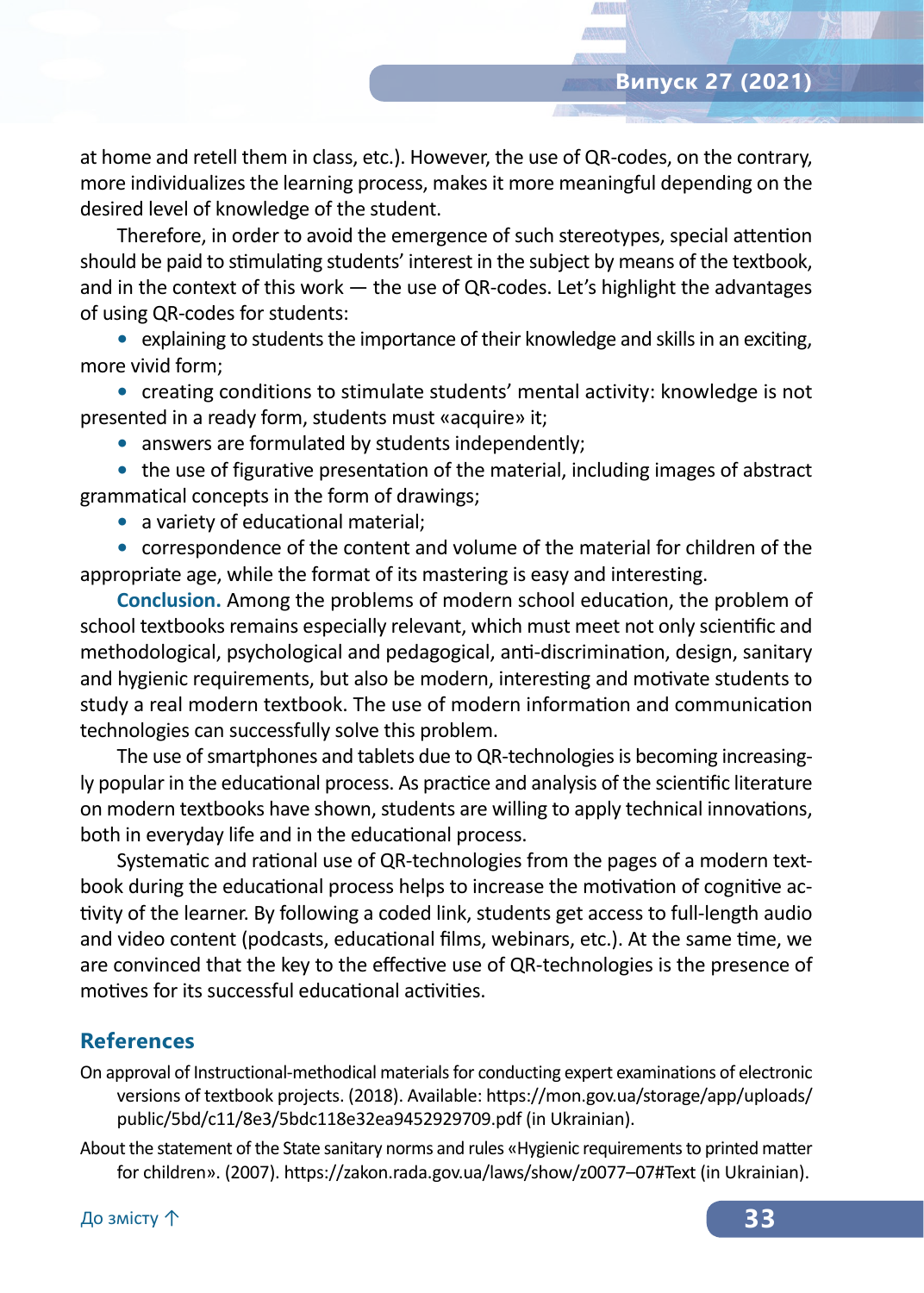### **Проблеми сучасного підручника**

- New Ukrainian school. Conceptual principles of secondary school reform. (2016). https://mon.gov.ua/ storage/app/media/zagalna%20serednya/nova-ukrainska-shkola-compressed.pdf (in Ukrainian).
- Baranovskaya, O.V. (2018). School textbook in a new educational environment. Problems of the modern textbook: coll. Science. works. Pedagogical thought, 21, 20–30. (in Ukrainian).
- Baranovska, O. (2020). Opportunities and prospects of school textbooks in blended learning. https://sci-conf.com.ua/wp-content/uploads/2021/07/SCIENCE-AND-EDUCATION-PROBLEMS-PROSPECTS-AND-INNOVATIONS‑21–23.07.21.pdf#page=75 (in Ukrainian).
- Svistunov, O.Y (2012). Prospects for the use of multimedia technologies in education. http://enpuir. npu.edu.ua/bitstream/handle/123456789/8290/Svystunov%20O.%20Yu..pdf; jsessionid=7 A20CABF4C58322C71754F8F2CB0ED91?sequence=1 (in Ukrainian).
- Melnyk, Y. (2021). Didactic features of constructing the content of teaching mechanical phenomena in the textbook of physics 7th grade. http://ipvid.org.ua/vypusk-26/Statti\_2021\_26/%D0%AE%D1% 80%D1%96%D0%B9%20%D0%9C%D0%B5%D0%BB%D1% 8C% D0% BD% D0% B8% D0% BA.pdf
- Popova, L. (2019). QR‑code: problems and prospects of application in textbooks of the Ukrainian language for 10–11 classes. http://nvd.luguniv.edu.ua/archiv/2019/N1–2(39–40)/ploddk. pdf (in Ukrainian).
- Matveeva, O. (2015). Approaches to determining the criteria for the effectiveness of the system of pedagogical diagnostics in higher music and pedagogical education. http://irbis-nbuv. gov.ua/cgi-bin/irbis\_nbuv/cgiirbis\_64.exe? C21COM=2&I21DBN=UJRN&P21DBN=UJRN&I MAGE\_FILE\_DOWNLOAD=1&Image\_file\_name=PDF/12suk

#### **Використані джерела**

- Про затведження Інструктивно-методичних матеріалів для проведення експертами експертиз електронних версій проектів підручників. (2018). https://mon.gov.ua/storage/app/ uploads/public/5bd/c11/8e3/5bdc118e32ea9452929709.pdf
- Про затвердження Державних санітарних норм і правил «Гігієнічні вимоги до друкованої продукції для дітей». (2007). https://zakon.rada.gov.ua/laws/show/z0077–07#Text
- Нова українська школа. Концептуальні засади реформування середньої школи. (2016). https://mon.gov.ua/storage/app/media/zagalna%20serednya/nova-ukrainska-shkolacompressed.pdf
- Барановська, О. В. (2018). Шкільний підручник в умовах нового освітнього середовища. Проблеми сучасного підручника: зб. наук. праць. Педагогічна думка, 21, 20–30.
- Барановська, О. (2020). Можливості і перспективи шкільного підручника в умовах змішаного навчання. https://sci-conf.com.ua/wp-content/uploads/2021/07/SCIENCE-AND-EDUCATION-PROBLEMS-PROSPECTS-AND-INNOVATIONS‑21–23.07.21.pdf#page=75
- Свистунов, О. Ю. (2012). Перспективи застосування мультимедійних технологій у навчанні. http://enpuir.npu.edu.ua/bitstream/handle/123456789/8290/Svystunov%20O.%20Yu..pdf; jsessionid=7A20CABF4C58322C71754F8F2CB0ED91?sequence=1
- Мельник, Ю. (2021). Дидактичні особливості конструювання змісту навчання механічних явищ у підручнику фізики 7 класу. http://ipvid.org.ua/vypusk‑26/Statti\_2021\_26/%D0%AE%D1% 80%D1%96%D0%B9%20%D0%9C%D0%B5%D0%BB%D1%8C%D0%BD%D0%B8%D0%BA.pdf